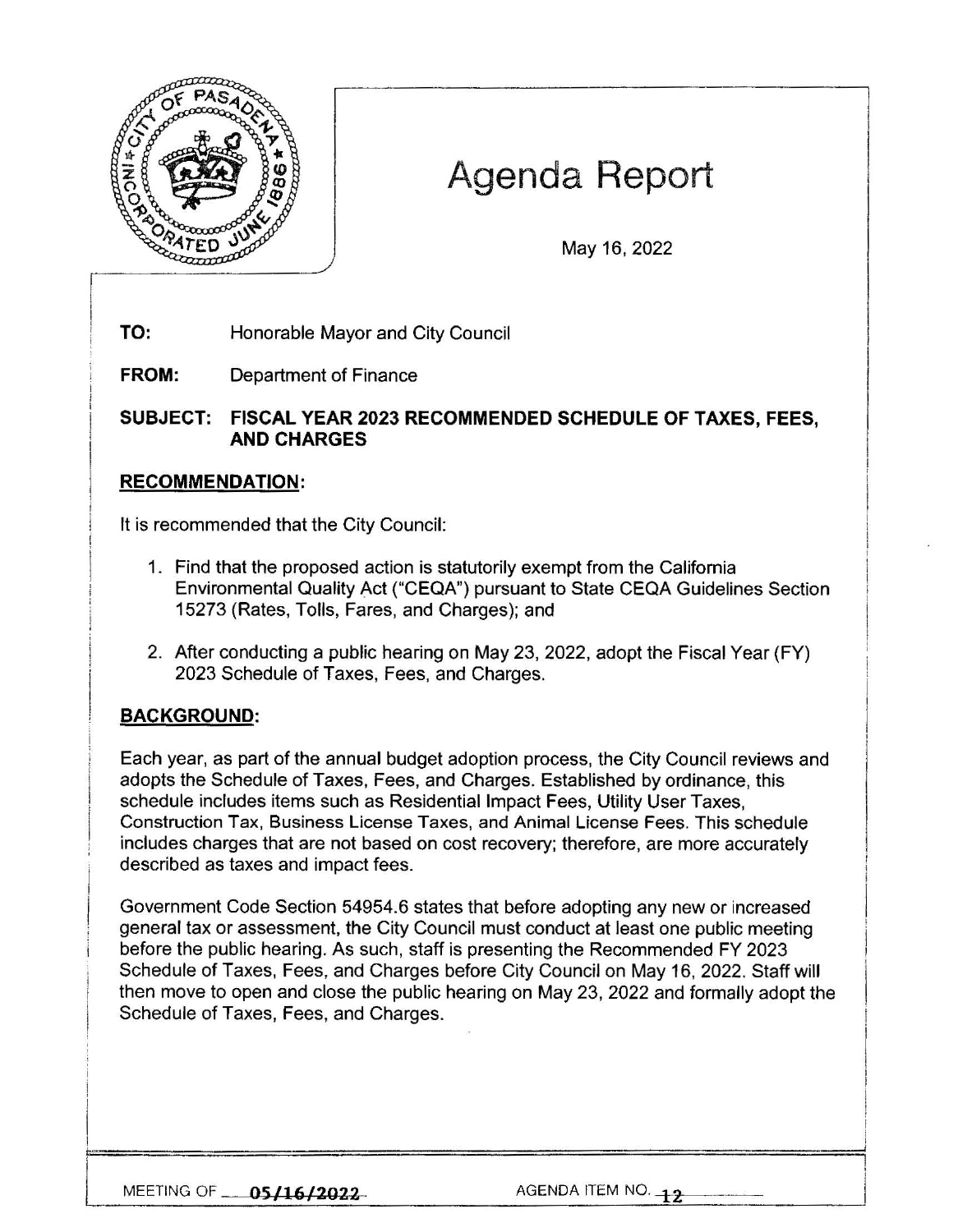Fiscal Year 2023 Recommended Schedule of Taxes, Fees, and Charges May 16, 2022 Page 2 of 4

Pasadena Municipal Code (PMC) Section 1.08.060 states that taxes, fees, and charges referenced in the code be adjusted on July 1<sup>st</sup> of each year to reflect changes in the Consumer Price Index (CPI) for the year ending March 1<sup>st</sup>. Pursuant to California Government Code Section 53750, the City Council has the authority to increase taxes, fees, and charges pursuant to a CPI adjustment formula that was in place prior to November 6, 1996. The City's CPI formula was adopted in 1978. The municipal code requires the Director of Finance to compute the changes and submit them for adoption by the City Council. The CPI for All Urban Consumers in the Los Angeles, Long Beach, and Anaheim metropolitan areas increased by 7.3990% between March 1, 2021 and March 1, 2022.

Attachment A, shows the current rates of taxes, fees, and charges affected by these provisions and the proposed rates that would take effect July 1, 2022, if adopted by the City Council. Staff is recommending an increase of 7.3990% to the flat amount rates to reflect the change in the most recent CPI data. Staff is not recommending changes to any tax rate, which is based on a percentage, because under Proposition 218, these changes are subject to electoral approval.

The FY 2023 Grandstand Permit Application Tax, the Rose Bowl Admission Tax, and the Grandstand Seat Surcharge rates were approved by the City Council on December 13, 2021; therefore, not subject to change at this time.

# **COUNCIL POLICY CONSIDERATION:**

The City Council's strategic planning goal of maintaining fiscal responsibility and stability will be advanced by annually updating the Schedule of Taxes, Fees, and Charges.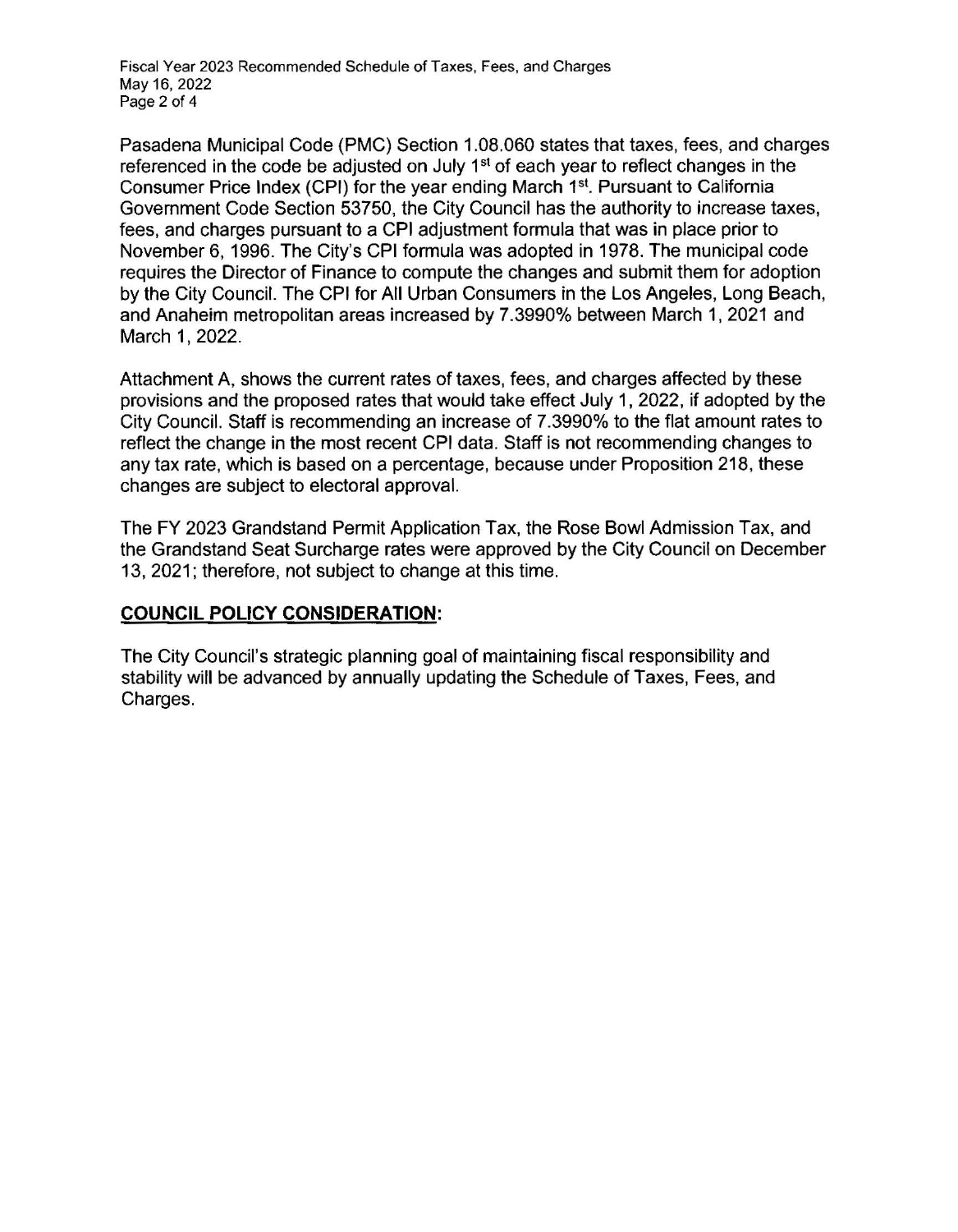### **ENVIRONMENTAL ANALYSIS:**

The adoption of the City's FY 2023 Schedule of Taxes, Fees, and Charges is statutorily exempt from CEQA pursuant to State CEQA Guidelines Section 15273 (Rates, Tolls, Fares, and Charges), which states that: CEQA does not apply to the establishment, modification, structuring, restructuring, or approval of rates, tolls, fares, or other charges by public agencies which the public agency finds are for the purpose of:

(1) Meeting operating expenses, including employee wage rates and fringe benefits,

(2) Purchasing or leasing supplies, equipment, or materials,

(3) Meeting financial reserve needs and requirements,

(4) Obtaining funds for capital projects, necessary to maintain service within existing service areas, or

(5) Obtaining funds necessary to maintain such intra-city transfers as are authorized by city charter.

The subject Schedule of Taxes, Fees, and Charges includes items such as Residential Impact Fees, Utility User Taxes, Construction Tax, Business License Taxes, and Animal License Fees. The City finds that the subject taxes, fees, and charges are for the above listed purposes. The subject taxes, fees, and charges would not include rate increases to fund capital projects for the expansion of a system.